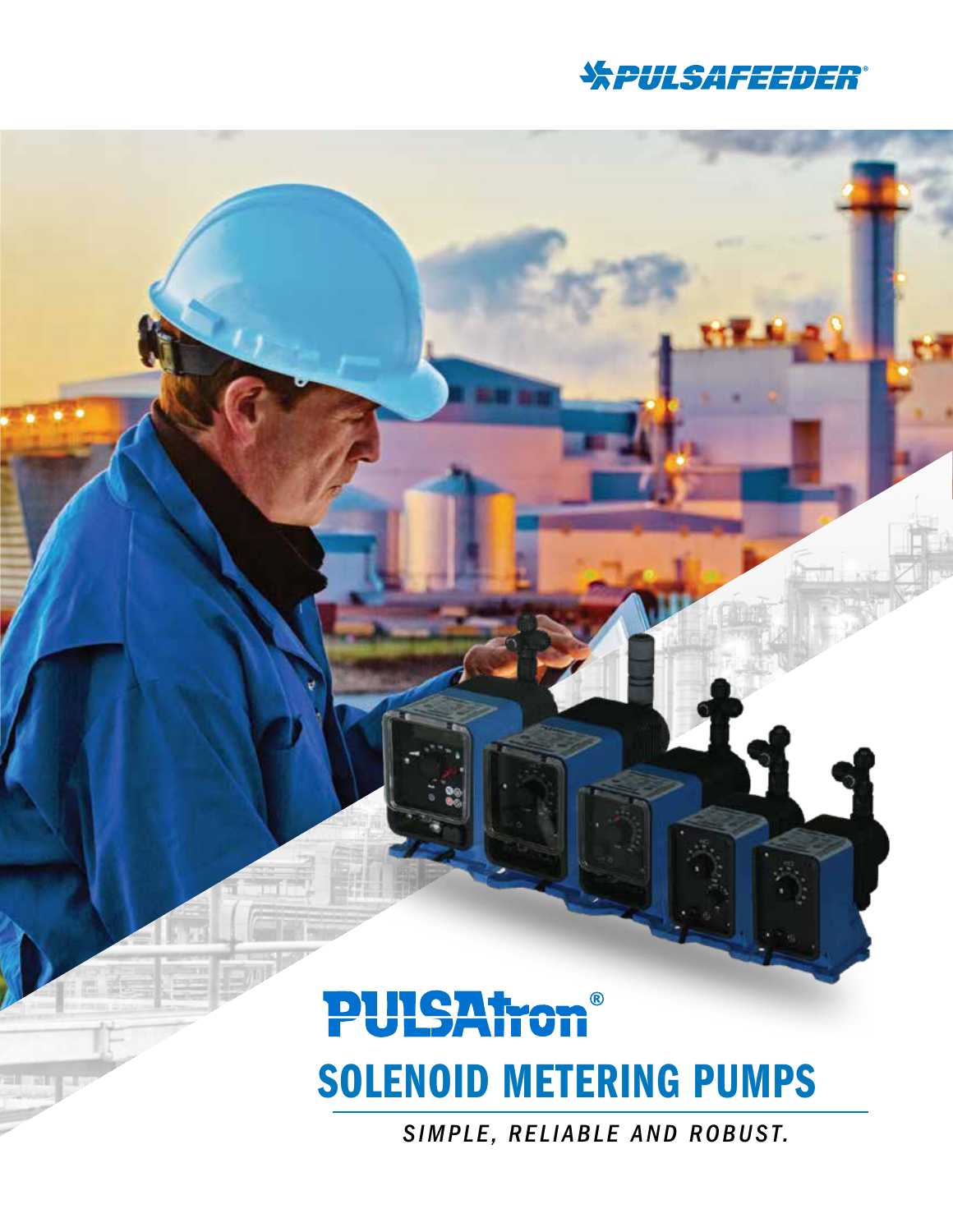

# QUALITY PRODUCTS, TRUSTED SOLUTIONS *PULSATRON*

## *Pulsafeeder simplifies diaphragm metering pump technology.*

Technology is the key to delivering responsible products to the markets that we serve. Leading the way in the development of metering technologies, Pulsafeeder continues to set the standard for accuracy, reliability and safety.

Helping customers find a new approach to an old problem is what we do best.

For over 25 years, the PULSAtron product line has evolved into philosophy of design that continues to set the standards for the entire industry. Our engineers have developed a guided check valve system with a proven 'seat and ball' design that ensures reliable and accurate metering year after year.

Our fin cooled Solenoid enclosure dissipates heat ensuring that the pressure handling capability of the pump can be maintained. The thermally protected Solenoid protects the pump from seizing up in extreme heat conditions with an automatic reset feature allowing the pump to resume operation upon cool-down. All PULSAtrons are tested and rated under hot conditions guaranteeing that the flow and pressure ratings meet the specifications.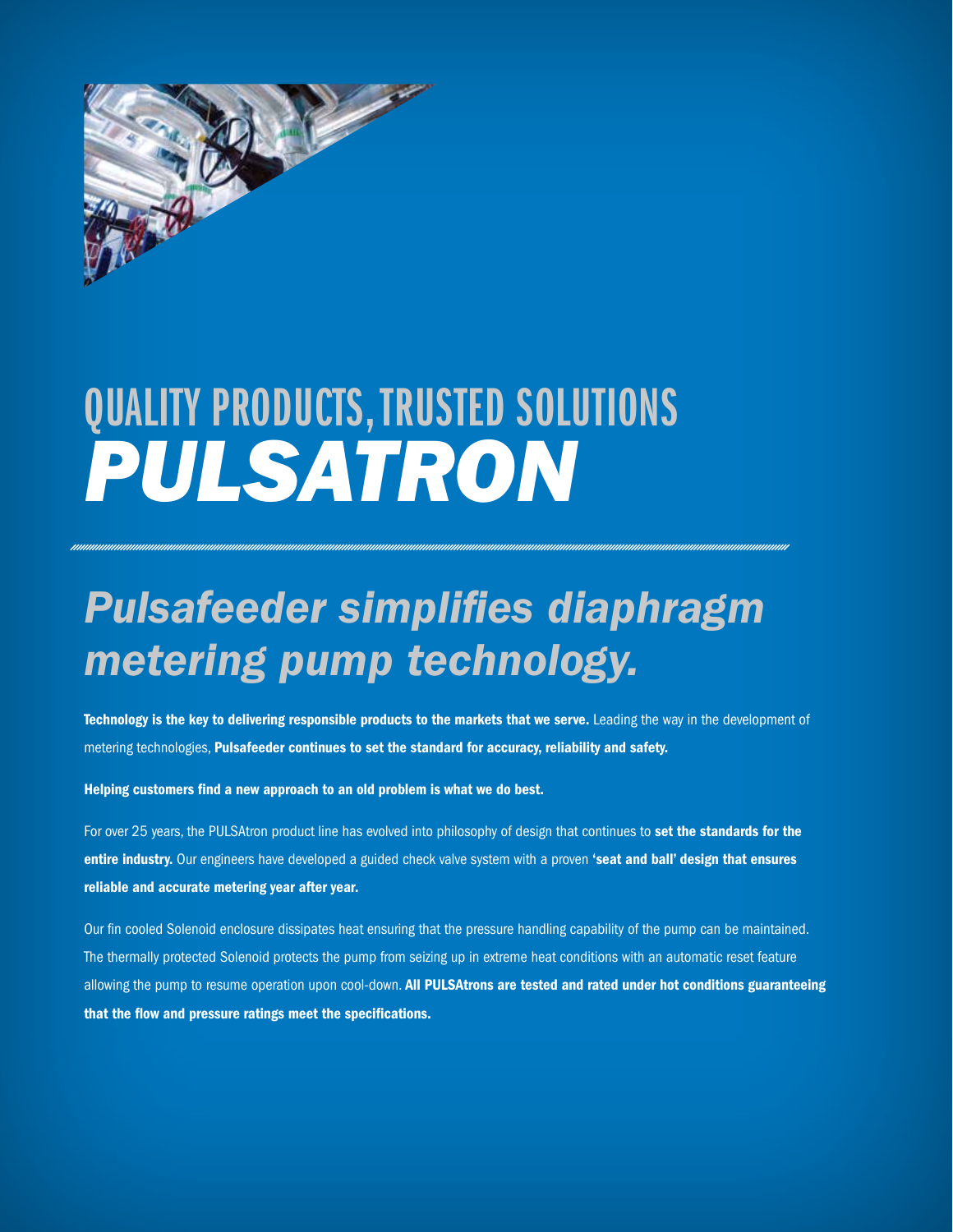



### DIAPHRAGM METERING PUMP TECHNOLOGY.

The key element which differentiates these pumps from other types is the TFE lined elastomer diaphragm. This diaphragm is sealed against the reagent head forming a seal-less, leak free pumping chamber. The solenoid driver is connected to the diaphragm to create the pumping motion. As the diaphragm moves away from the face of the reagent head, it creates a vacuum which closes the discharge check valve and opens the suction check valve, drawing the pumped fluid into the pumping chamber. As the solenoid forces the diaphragm toward the face of the reagent head, the suction check valve closes and the discharge check valve opens allowing the liquid to flow out the discharge valve.

*Pulsafeeder sets the standard for accuracy, reliability and safety.*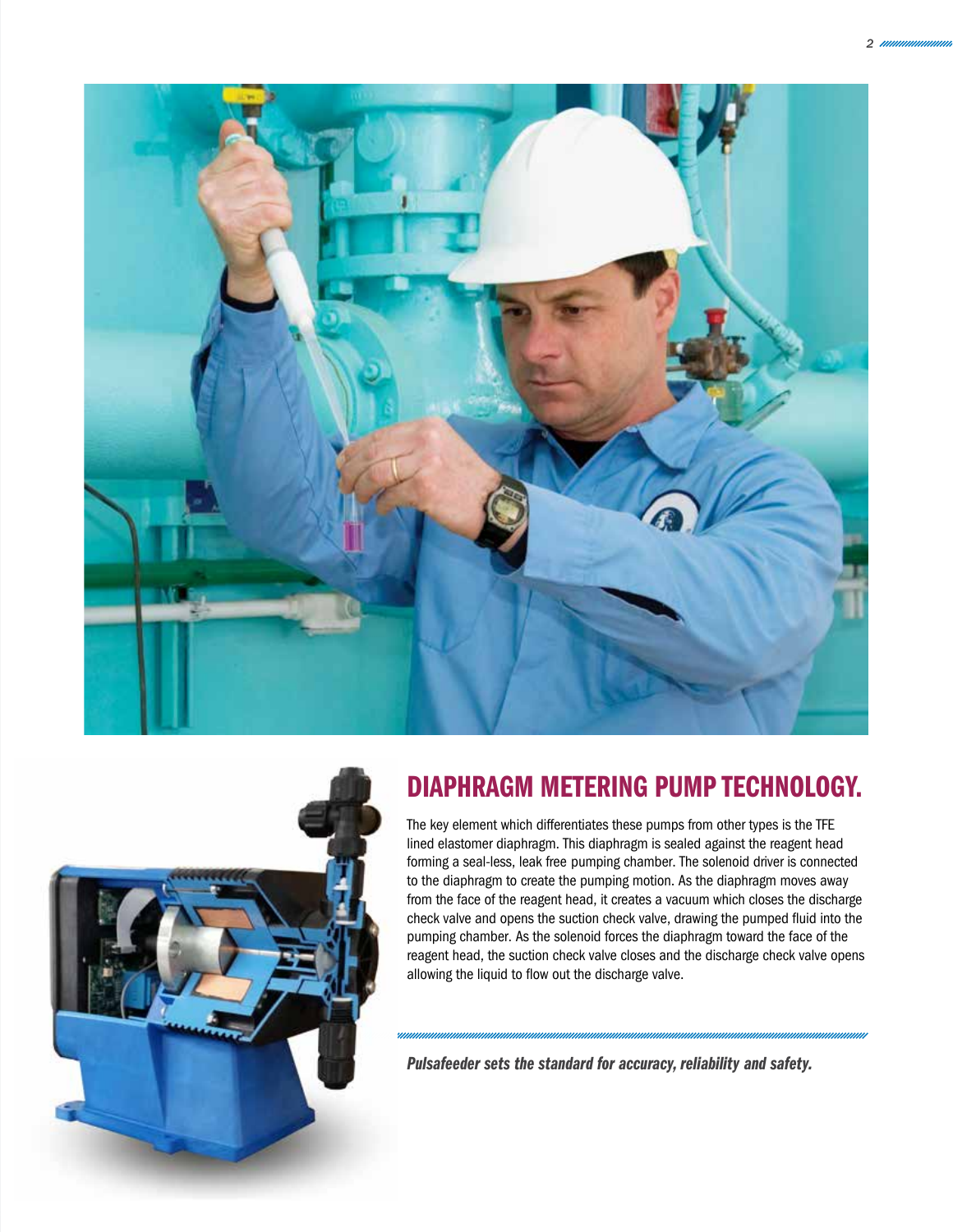# ADVANCED FEATURES **AND FUNCTIONS TO** BETTER SERVE YOUR **CUSTOMERS.**

Built to withstand harsh environments, PULSAtron metering pumps are reliable, dosing chemical accurately and safely. PULSAtron pumps offer versatile chemical control allowing them to be used in a large variety of applications. Precisely dose chemical, protecting costly equipment while optimizing chemical feed. This pump is ideal for all cooling tower applications including comfort cooling, industrial cooling, rinse, industrial process and wastewater.

Fluid Handlers can select from multiple control configurations — with features and benefits that customers ask for.

### PROPORTIONAL PROCESS CONTROL

The PULSAtron series metering pumps offer a wide variety of process control inputs.

- 4-20mA inputs for metering control with Water meters and PLC's.
- Dry contact pulse inputs for use with PLC's and dry contact water meters.
- External remote stop input for use with a level wand for low chemical level control.



### AUTOMATIC DEGASSING TECHNOLOGY

The unique degas valve system is designed to allow air to be vented from the pump head while minimizing the return fluid volume. This allows the pump to be totally selfpriming which eliminates the need for a bleed valve. The degassing head also prevents the pump from losing its prime due to gas build up, especially in applications where the pump is run intermittently with long off times between runs.

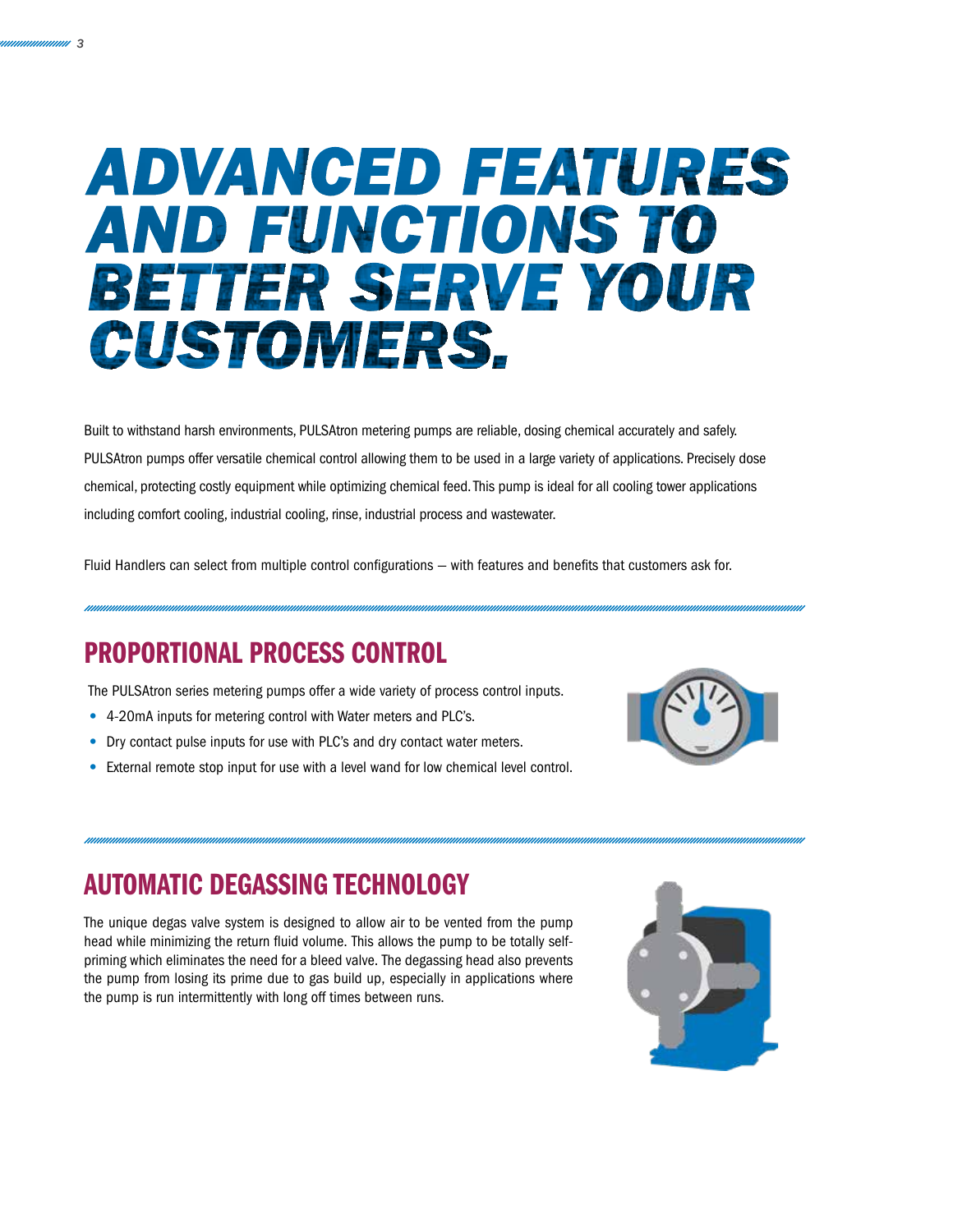

### PREMIUM CONSTRUCTION.

- Few moving parts
- Optional wet-end materials
- High viscosity handling
- Long-life diaphragm
- Leak-free design



### GUIDED BALL CHECK VALVE SYSTEM.

- Dual ball check with TFE seats
- Reduce back flow
- Outstanding priming characteristics



### HIGHLY RELIABLE ELECTRONICS.

- Advanced timing circuit
- Rated hot for continuous duty
- Thermal overload



### BLEED VALVE ASSEMBLY STANDARD.

- Safe and easy priming
- Durable and leak-free

*Features and functions that create a simple to use, reliable, robust diaphragm metering pumps that matter to Fluid Handlers, assisting them in distributing chemical into their system effectively and safely.*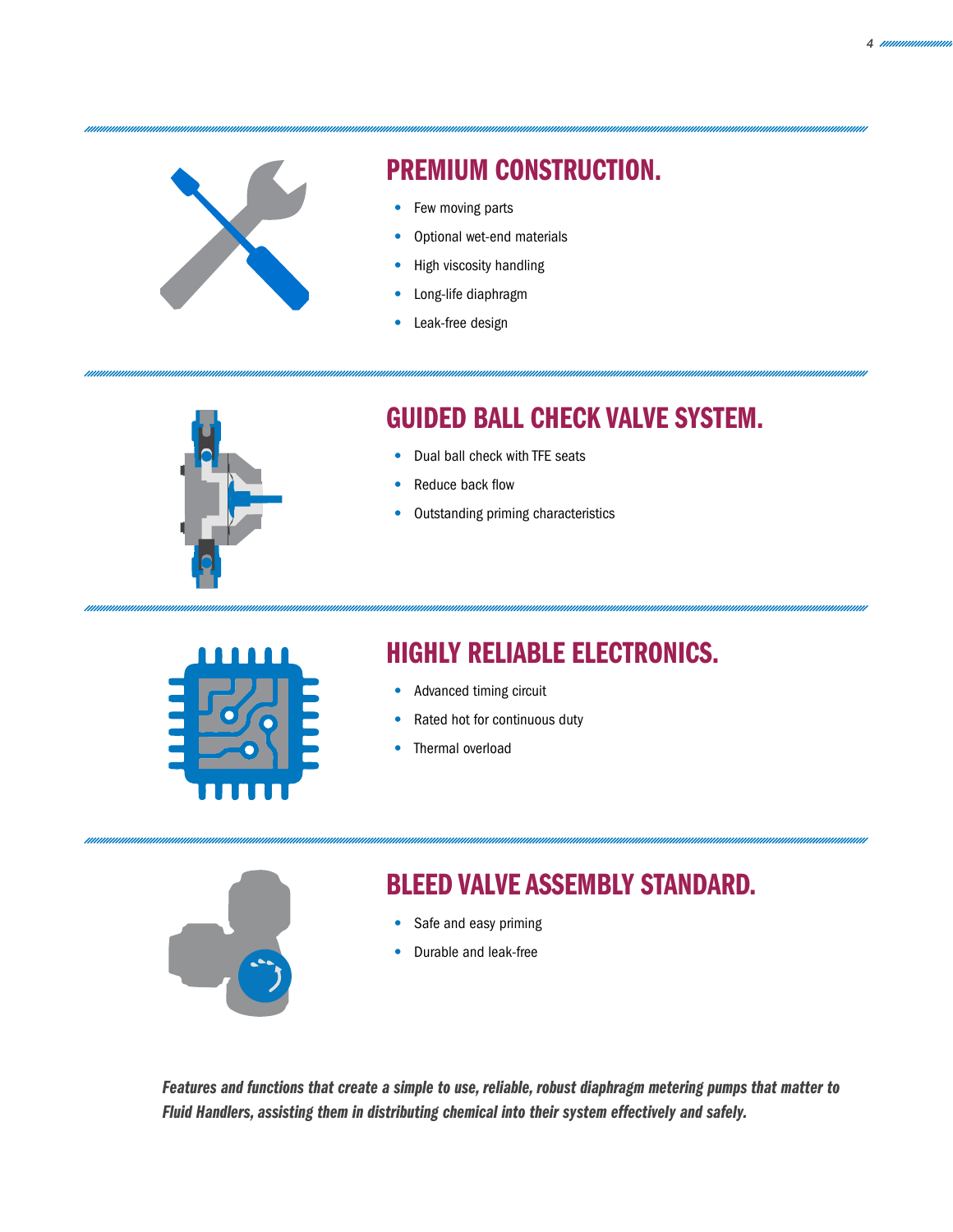# PULSATRON RELIABLE AND **VERSATILE.**

### AUTOMATIC CONTROL

- External/remote pacing, with stop available on E Plus, HV, MP Series
- External pace with auto/manual selection available on A Plus and C Series
- Flow Verification available on MP pumps 100 psi or less

## INTEGRATED TANK SYSTEM

- 15 gallon tank
- Bulk head assembly
- Flow indicator
- Float assembly
- Pump mounting plate

## PRE-ENGINEERED SYSTEM AND PANEL MOUNTED SYSTEMS

- Pre-Configured system
- Easy to install and operate
- Mounting flexibility
- Quick delivery
- Designed for harsh environments

## FIVE FUNCTION AND FIVE FUNCTION DEGAS VALVE

- Degas Bypass gases and fluid with Five Function Degas Valve
- Back pressure
- Anti-Siphon
- Air bleed
- Discharge drain
- Pressure Relief with Five Function Valve









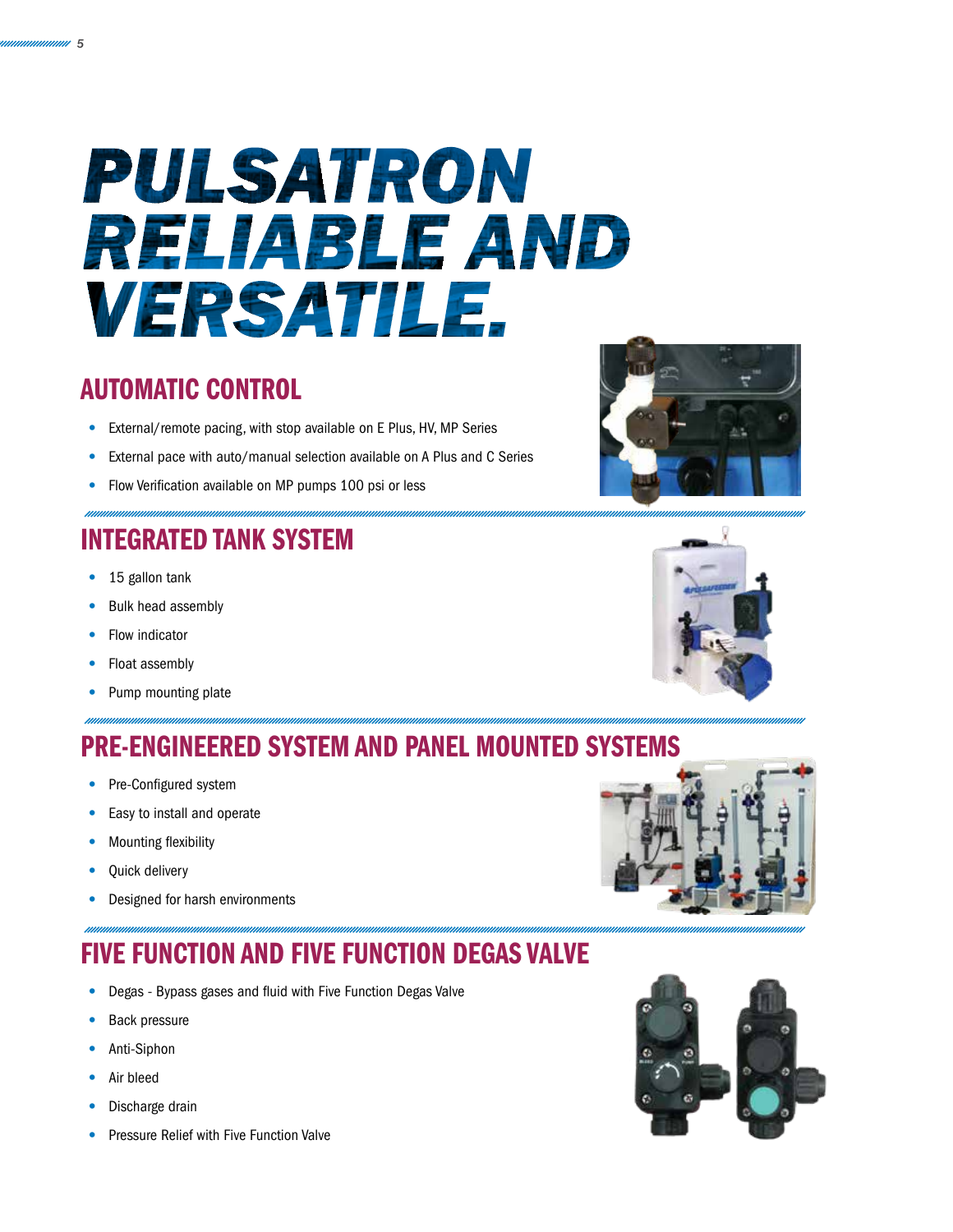

#### MP SERIES

- Automatic control, fully scalable 4-20mADC, 20-4mADC or external pacing
- Manual control allows for a combined 1000:1 turn-down
- Flow verification option is available on select sizes
- 144 x 32 pixel grapics/Backlit display
- Relay and stop outputs
- Simple prompts in plain language and programmable in four languages



### E PLUS SERIES

- 100:1 turn down ratio
- Optional 4-20mA with stop function
- Optional external pacing with stop function
- Auto-Off-Manual selection switch with indicator lights
- Built in circuit protection with easy access panel mount fuse
- Clear hinged cover over controls for water resistance



#### HV SERIES

- Automatic control, available with 4-20mADC direct or external pacing, with stop function
- Viscosities up to 20,000 CPS
- Auto-Off-Manual switch
- Manual control by on-line adjustable stroke length and stroke rate
- Highly reliable timing circuit



### A PLUS, C PLUS, E SERIES

- 100:1 turn down ratio; 1000:1 on some models
- Water resistant for outdoor installation
- Manual control by on-line adjustable stroke length and stroke rate
- Optional external pacing with Auto/Manual switch on A Plus
- Internally dampened to reduce noise
- Optional: External pace, external stop or both



### C SERIES

- 10:1 turn down ratio
- Optional automatic control by external pacing with prime switch
- Manual control by on-line adjustable stroke length
- Liquid low level option available to prevent loss of prime
- Internally dampened to reduce noise

 $6$  *mummmmm*